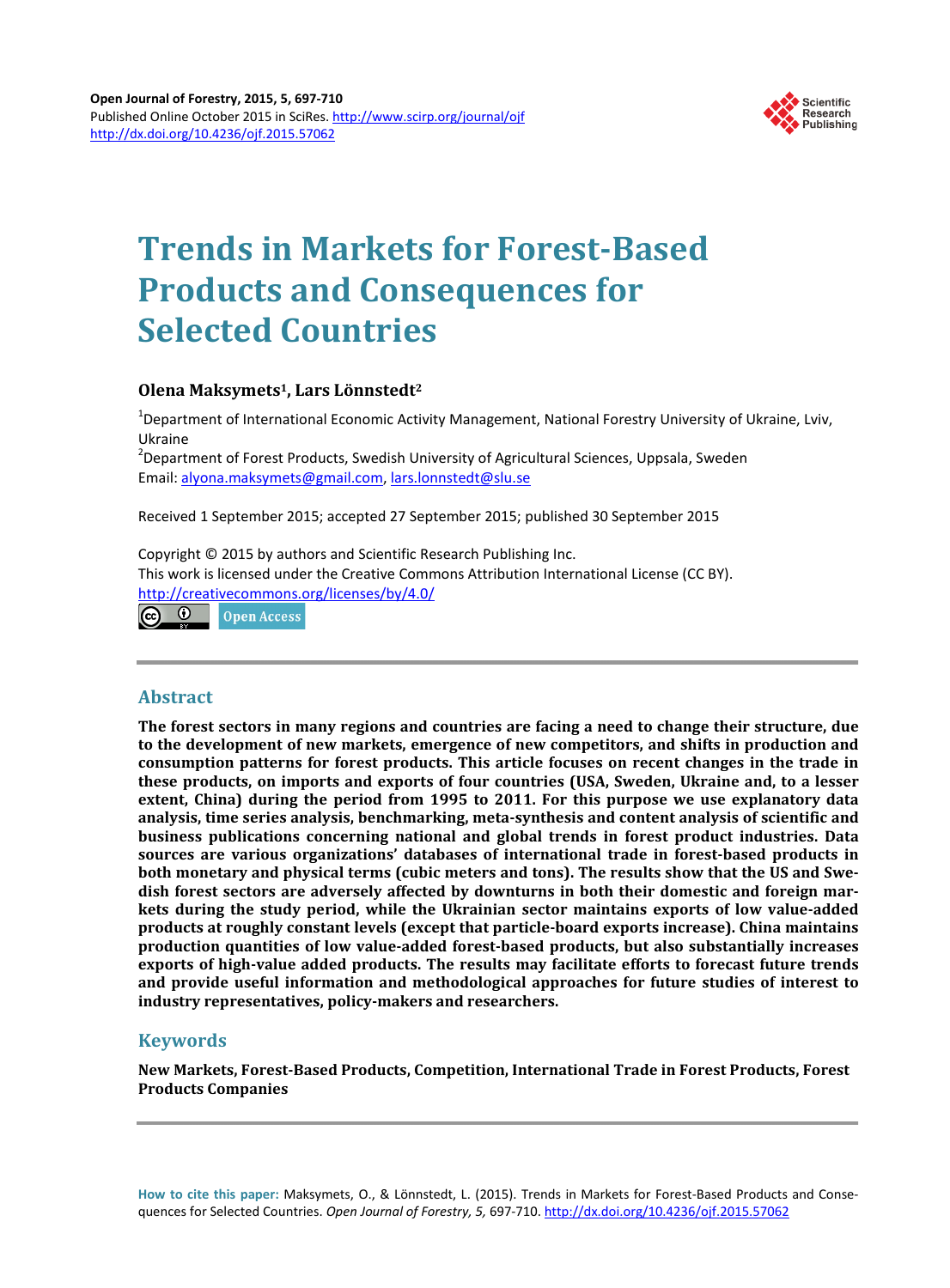# **1. Introduction**

Forest-based products are traded less than many other products, for example only about 20% of the paper and paperboard produced is traded. Furthermore, traditionally they have been largely traded in local markets. However, global trade has increased with growth in demand and investments in production in emerging markets, including China, India and Eastern Europe (**[Figure 1](#page-1-0)** and **[Figure 2](#page-1-1)**). However, the growth in trade has been far from uniform: demand for some specific products (newsprint, printing and writing paper) has recently declined, and overall demand for the products has remained constant or declined in some major consumer markets (notably North America, Western Europe and Japan). In addition, the scales of multinational companies' activities in the sector have increased. A forest company nowadays may have headquarters in the US, build pulp mills in parts of South America where trees can grow to commercial maturity in less than a decade, and produce paper and paperboard in China to sell in global markets [\(Alvarez, 2007\).](#page-12-0) These trends have added international dimensions to the industry, which has previously relied mainly on local resources and structures [\(Jonsson &](#page-12-0) Egnell, [2011\),](#page-12-0) prompted needs for changes in the production structure in regions such as North America and northern Europe, and presented new opportunities for emerging exporters, notably in Asia and South America (**[Figure 1](#page-1-0)** and **[Figure 2](#page-1-1)**).

<span id="page-1-0"></span>A further factor driving change is that the forest-based industry is an environmentally-sensitive sector that plays a crucial role in global sustainable development, due partly to its unique renewable raw material basis, and partly to its ongoing globalization (Li & [Toppinen, 2011\).](#page-12-0) Hence, the increasing public interest in and global consciousness of environmental and social issues have intensified pressures on forest-based product companies to balance conflicting stakeholder demands, and adjust their business strategies.





<span id="page-1-1"></span>

**Figure 2.** Forecast changes in global demand for specific paper and paperboard (P & B) products until 2025 (source: Pöyry Management Consulting, 2010).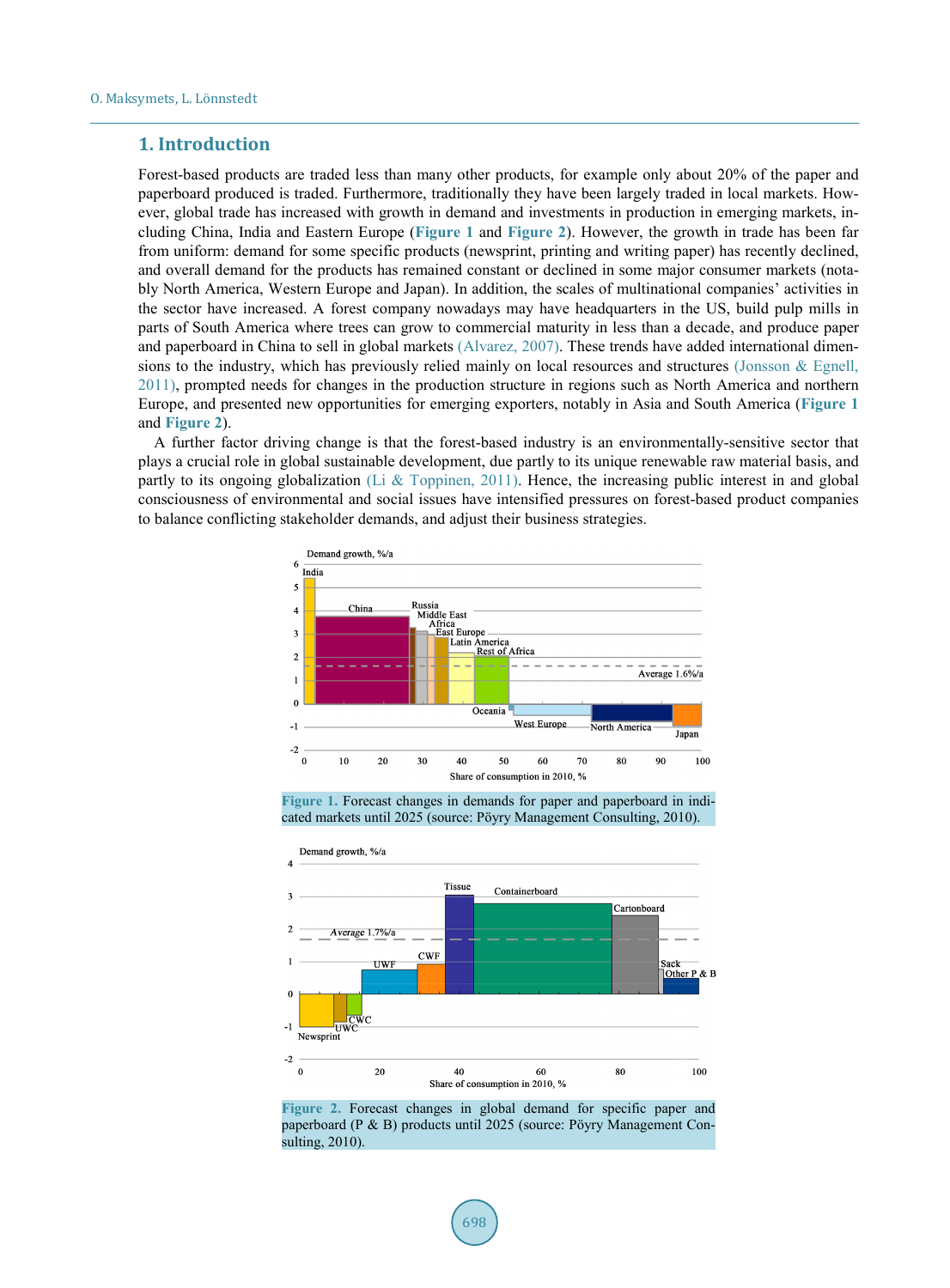The main purpose of this article is to present trends in the export and import patterns of three traditionally important forest product exporting countries (the USA, Sweden and Ukraine) and an emerging competitor (China). The USA and Sweden are selected because they have large forest product industries that have recently been under pressures imposed by financial crisis, changing demand structures and emerging competitors. Ukraine is included because the Ukrainian forest sector has potential to expand its range of exports from roundwood to lumber and particleboard. The Chinese forest products industry is considered to a lesser extent, but included because of its status as an increasingly major player in production and export markets.

In order for the company owners to adjust their strategies rationally (and for policy-makers to formulate appropriate policies), clear understanding of the market trends is required. Hence, robust measures of key variables are needed. For this purpose, [Kovalčík \(2011\)](#page-12-0) suggested use of measures such as production volumes, value added and profit. [Toming \(2007\)](#page-13-0) and van Berkum (2009) use indicators—such as exports and imports, net trade balances and foreign direct investment flows—to analyze trade positions of EU-members in the agri-food sector. Various other authors, e.g. Nagubadi & [Zhang \(2006\),](#page-13-0) have used a similar approach when studying the sawmilling and wood preservation industries in the USA and Canada. In another approach, Brown & [Ortiz \(2001\)](#page-12-0) and [Ortiz \(2004\) s](#page-13-0)tudied New Zealand's wood-processing industry's competitiveness and benchmarked it in relation to the Australian, Chilean, Russian, Swedish and US industries. A basic assumption of these authors is that the wood-processing industry in a given country is part of the country's general business environment; thus it is significantly affected by the country's general competitiveness. They also propose a set of specific factors that are particularly relevant for the wood-processing industry (wood resources, wood processing development and industry knowledge, market development, investment attractiveness, energy resources and environmental factors).

A further factor driving change is that the forest-based industry is an environmentally-sensitive sector that plays a crucial role in global sustainable development, due partly to its unique renewable raw material basis, and partly to its ongoing globalization (Li & [Toppinen, 2011\).](#page-12-0) Hence, the increasing public interest and global consciousness of environmental and social issues have intensified pressures on forest-based product companies to balance conflicting stakeholder demands, and adjust their business strategies.

# **2. Materials and Methods**

The standard trade model is built on four key relationships: 1) the relationship between the production possibility frontier and the relative supply curve; 2) the relationship between relative prices and relative demand; 3) the determination of world equilibrium by world relative supply and world relative demand; 4) the effect of the terms of trade, the price of a country's exports divided by the price of its imports, on a nations welfare. Two well-known trade models are The Ricardian model [\(Ricardo, 1817, 2004\)](#page-13-0) and The Heckscher-Ohlin model (Heckscher & [Ohlin., 1991\).](#page-12-0) In The Ricardian model production possibilities are determined by the allocation of a single resource, labor, between sectors. This model conveys the essential idea of comparative advantage but does not deal with the distribution of income. The Heckscher-Ohlin model includes multiple factors of production which influence trade patterns and distribution of income.

From a business perspective, competitiveness looks somewhat different; other concepts are used. Demand for forest products depends among other things on consumers' utility, willingness to pay and wealth. Culture and habits play also a role. For a specific product from a special company branding plays an important role. Large international companies often have an advantage. Structural changes in consumption will also take place depending on development of new technologies and new products.

From a company perspective competitiveness is influenced by relative prices, own price asked for and competing products prices, including subsidies. Exchange rates, tariffs and transportation costs influence this comparison. The price that a company wants to charge depends on other things, on factor costs as cost of labor, raw material, energy, chemicals and efficiency including labor productivity. Many of these factors the managers can influence through their skills. Important is investments in old and new machines which will contribute to higher efficiency. However, as mentioned above it is not only a question about relative prices other things matters as for example customer relationships, offered service and branding.

The analysis covers general trends in the global market of forest-based products from 1995 to 2012, in order to identify fundamental shifts and facilitate efforts to elucidate factors driving them, and specific trends in the focal countries from 2007 to 2013. This approach was adopted because industry-level analysis of international trade provides better understanding of structural changes, while examining degrees of specialization can identify comparative advantages or disadvantages [\(Fetscherin et al., 2012\).](#page-12-0) Furthermore a sector-level analysis enables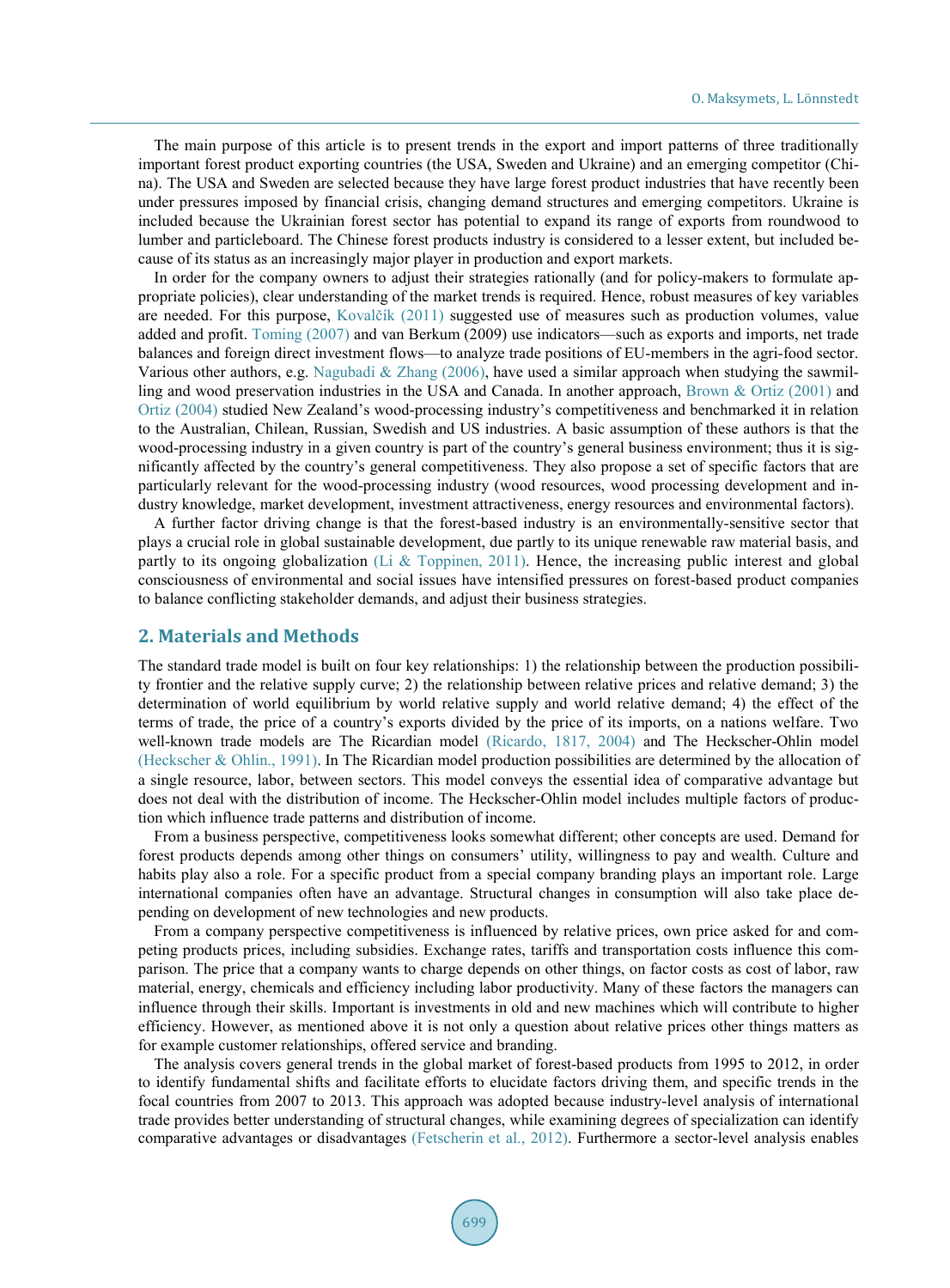inter-country comparisons, while industry-specific analysis enables intra-country comparisons of specialization and the comparative advantages or disadvantages between and among national industries.

For comparing and discerning trends in trade performance many researchers recommend the use of relative measures, such as: proportional changes in shares of export/import volumes or values; comparative indices of industries' export/import prices, state of trade balances, and trade conditions; import dependency; and/or self-sufficiency or self-reliance ratios (Vichevych & Maksymets, 2010; [Maksymets, 2011, 2012\)](#page-12-0). For each country and each sector, trade performance indices provide indications of its general profile, the country's position or ranking for the specified period, and changes in foreign trade performance during the studied period. The trade performance of individual countries is an indicator of economic performance since generally it is positively correlated with growth in GDP [\(Mimouni et al., 2007\).](#page-12-0)

Regardless of the absolute measures or relative indices used to assess countries or sectors' trade performance, competitiveness and development, international trade in goods' statistics are important sources of information, and thus widely used by economic analysts and forecasters, as well as governmental and organizational deci-sion-makers [\(Fabris et al., 2010\).](#page-12-0) They are also used for assessing the openness and integration of countries in international trade, particularly nowadays in terms of globalization [\(Fabris, 2010\). Cadot et al. \(2013\)](#page-12-0) conclude that basic facts about a country's economy should include a snapshot of its trade performance. Thus, in our research we have used descriptive, explanatory, multivariate, and time series analysis of key trade statistics, and benchmarking. More specifically, we have used the following indices, which enable assessments of sector-level trade performance and both comparison and benchmarking of forest-based industries of selected countries: the Export Market Share (EMS), Index of Export Concentration (IEC), Index of Import Dependency (IID), Index of State of trade Balance (ISB) and Index of Trade Conditions (ITC).

Export Market Share (EMS) is calculated as

$$
EMS = \frac{X_k}{M_k} \tag{1}
$$

 $X_{ik}$ —export from country *i* of product *k*.

*Xk*—Total global export of product *k.*

Export Market Share (EMS) is the value of exports of a focal product from a given country as a percentage of the value of global exports of the product, thus it indicates the country's importance for the product in the global market (OECD reference). A change in a country's share of exports may be due to a shift in its specific sector specialization pattern (structural market effect), a movement into fast-growing markets (market growth effect), a movement out of slowly growing/stagnating markets (market stagnation effect) or other factors not associated with the sectoral distribution of exports (market share effect). The EMS also provides indications of countries' relative capacity advantages and degree of specialization in the market [\(Richardson, 1971; Milana, 1988;](#page-13-0) [Oth](#page-13-0)man & [Rashid, 1993;](#page-13-0) Fagerberg & [Srholec, 2004\).](#page-12-0)

Another index that has been used is Index of Export Concentration (IEC) calculated as

$$
\text{IEC} = \frac{X_k}{P_k} \tag{2}
$$

*Xk*—export of product *k.*

*Pk*—production for product *k.*

IEC is the amount (volume or value) of a product that is exported divided by the amount produced, thus a value close to 1 indicates that most of the product produced is exported [\(Maksymets, 2011, Vichevych &](#page-12-0) Mak[symets, 2009\).](#page-12-0)

Index of import dependency (IID) is calculated as

$$
IID = \frac{M_k}{C_k} \tag{3}
$$

*Mk*—import of product *k.*

 $C_k$ —consumption of product *k*.

IID is the amount of a product imported divided by the amount consumed. Thus, it indicates the share of all consumed goods from a specified sector that were produced abroad. The closer the IID is to 1 the more dependent the country is on imports of this product (op.cit.).

State of trade balance index (ISB) has been calculated as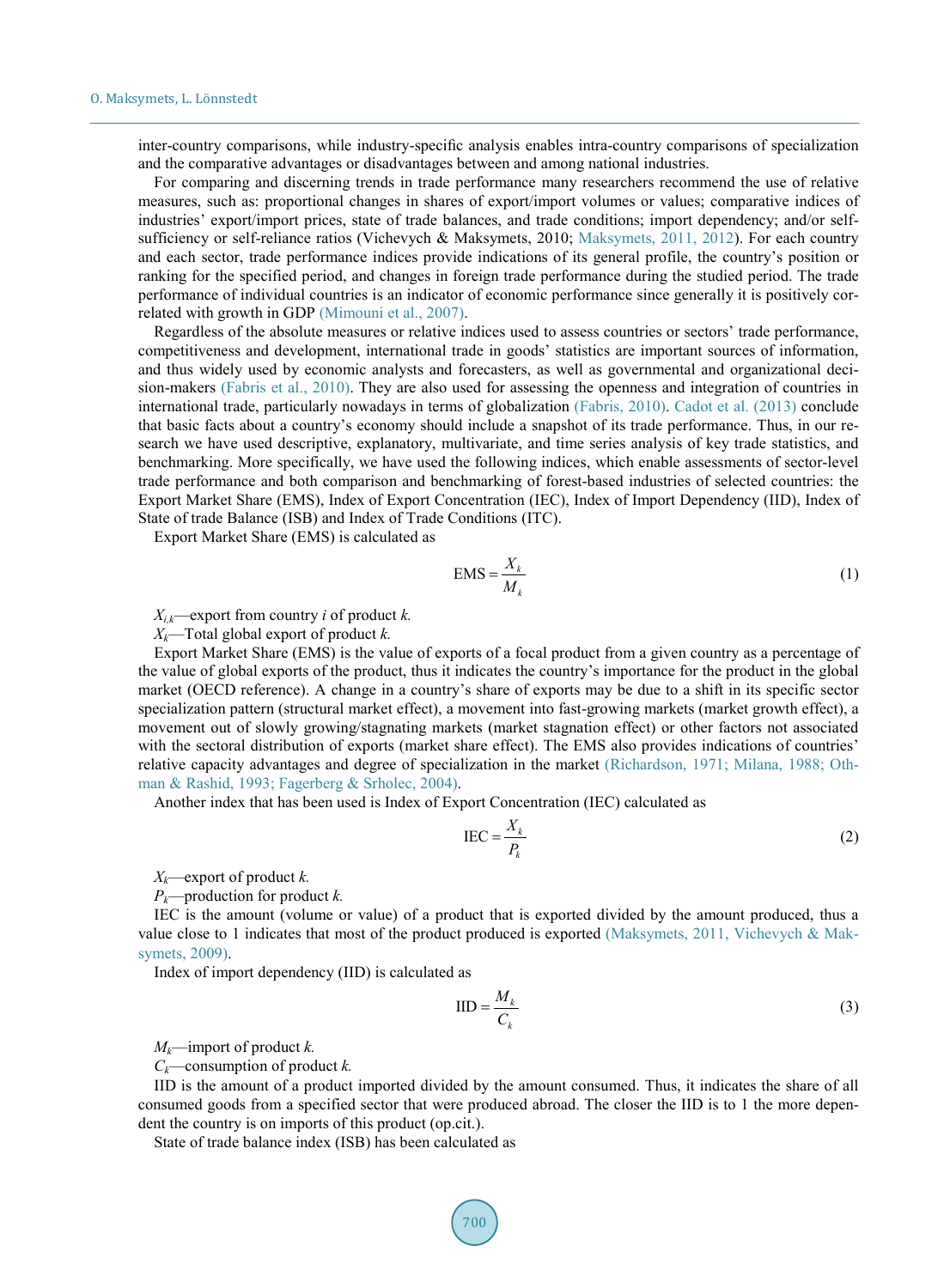$$
ISB = \frac{X_k}{M_k} \tag{4}
$$

 $X_k$ —export values of product *k*.

 $M_k$ —import values of product *k*.

ISB is the value of exports of a focal product divided by the value of imports. Thus, if  $ISBN > 1$ , export values exceeds import values for the studied product group or individual product (op.cit.).

Another calculation that we have done is Index of Trade Conditions (ITC):

$$
ITC = \frac{T_{\text{price change } X}}{T_{\text{price change } M}}
$$
(5)

*T*price*<sup>X</sup>*—growth rate of export prices for industry product

*T*price*<sup>M</sup>*—growth rate of import prices for industry product

The Index of Trade Conditions (ITC) is the change in price of exports of a focal product relative to the change in price of imports in a given period. If  $ITC > 1$  export prices increased more than import prices, and vice versa if ITC  $\leq 1$  (op.cit.). Price is estimated as total value divided by total quantity according to trade statistics.

The following databases have been used in the analysis:

- OECD Stat for the analysis and comparison of export market shares in different sectors of forest-based industries;
- FAOSTAT Forestry for analyzing and comparing trends in production and foreign trade of major forest-based products;
- Statistical databases of the following countries
- Sweden:<http://www.statistikdatabasen.scb.se/>
- USA:<http://www.trademap.org/>
- Ukraine: [http://www.ukrstat.gov.ua](http://www.ukrstat.gov.ua/) If not otherwise stated value data have been used.

# **3. Results and Discussion**

## **3.1. Trade with Forest Industrial Products**

World exports of forest industrial products in USD increased at an average annual rate of 0.5% during the period 2007-2013, with a major decline between 2008 and 2009 (−21.6%) and major recovery between 2009 and 2010 (+19.8%). This was because the forest products industry was one of the first to face difficulties caused by the financial crisis in 2008, exacerbated (for this sector) by the consequent crash in demand from construction. Between 2012 and 2013 world exports of forest-based products in USD increased by 4.7%, indicating positive shifts in the industry. However, the market share of paper products' and exports of most forest-based products (particularly printing and writing paper) declined during the study period (FAO data,

[http://faostat.fao.org/DesktopDefault.aspx?PageID=626&lang=en#ancor\)](http://faostat.fao.org/DesktopDefault.aspx?PageID=626&lang=en%23ancor).

Western countries have and are still dominating trade of forest-based products. However, a comparison between 1995 and 2011 shows that change is taking place (**[Table 1](#page-5-0)**). A new major player is China. The share for traditional trading countries have with a few exceptions decreased. This index is an indication of different things as structural market effect (capacity growth in South America and Asia), market growth effect (China) and market stagnation effect (Europe and North America). The EMS is also an indication of countries' relative capacity advantages as higher rate of return in South America and China than in North America and Europe [\(Richardson, 1971; Milana, 1988;](#page-13-0) Othman & [Rashid, 1993; F](#page-13-0)agerberg & [Srholec, 2004\).](#page-13-0)

The Chinese increase was initially due to transfers of manufacturing facilities to China, but in recent years Chinese companies have started to produce substantial volumes of higher value-added forest-based products [\(Eastin et al., 2012\),](#page-12-0) and every year since 2006 the number of Chinese companies in the top 100 global forestbased products companies has increased [\(Neale, 2012; PWC, 2013\).](#page-13-0) China has also rapidly achieved a leading position in the global furniture market, with its EMS increasing from 3.8% in 1995 to 26.6% in 2011. In contrast, positions of leading manufacturers and exporters of wooden furniture in the late 1990's, such as Germany, Italy, Canada, US, France and Denmark, have declined.

Russia is now the main exporter of unprocessed wood products, as its market share almost tripled during the study period (from 4.3% in 1995 to over 12% in 2011), while exports of these products from Canada and the US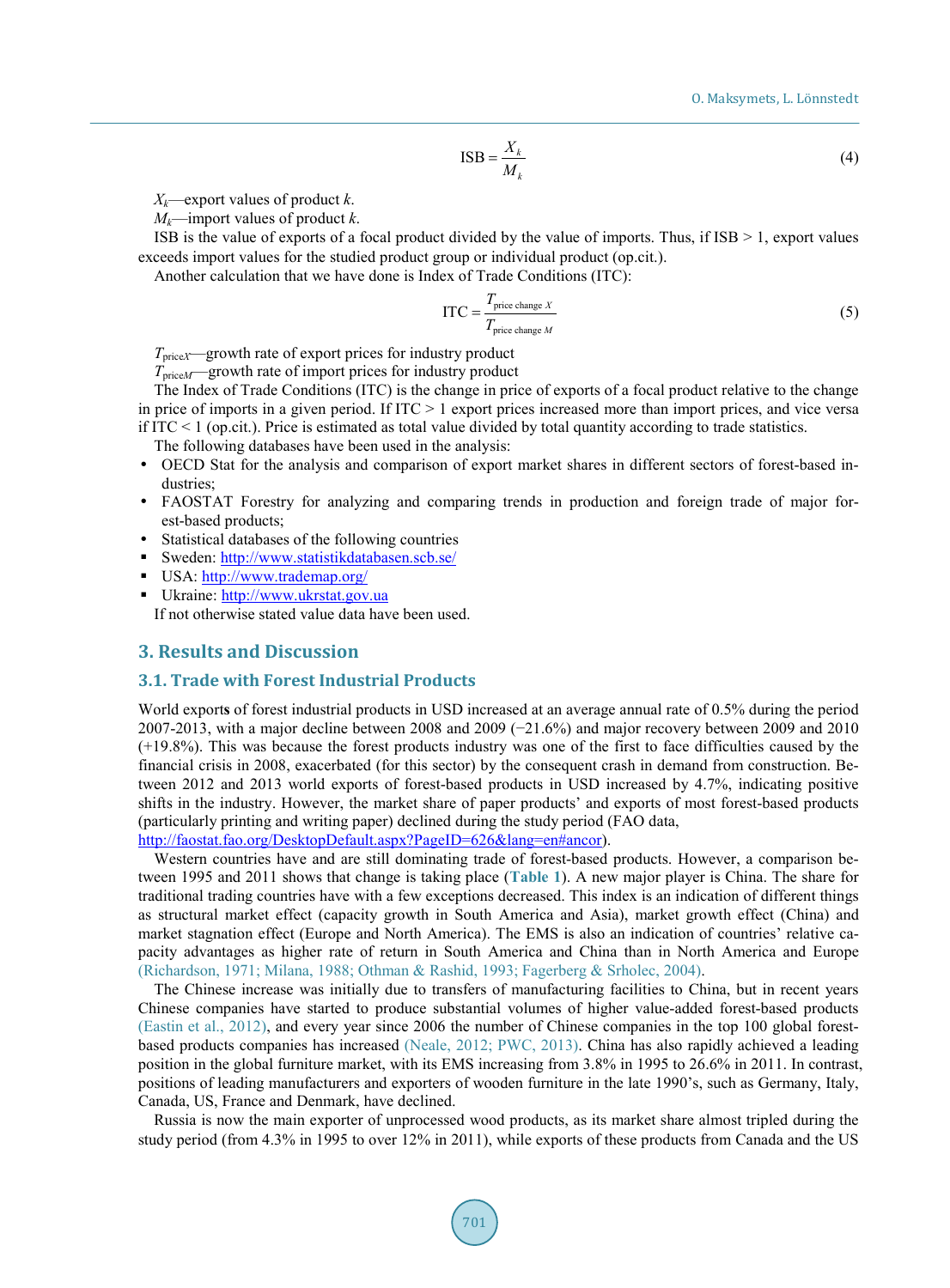significantly decreased.

**[Table 2](#page-5-1)** compares for selected products export as a share of total production (IEC) for 2007 and 2013. Causes for the changes are more or less the same as for EMS. The chosen commodity groups accounted for more than

<span id="page-5-0"></span>**Table 1.** Export Market Shares (EMS) of the top 6 countries in indicated sectors of the forest-based products industry in 1995 and 2011, %.

| Paper, paperboard,<br>articles of paper | 1995  | 2011  | <b>Manufactured cork and wood</b>        | 1995  | 2011  |
|-----------------------------------------|-------|-------|------------------------------------------|-------|-------|
| Germany                                 | 12.08 | 14.98 | China                                    | 3.14  | 14.81 |
| <b>United States</b>                    | 10.70 | 8.83  | Germany                                  | 5.35  | 7.67  |
| Sweden                                  | 8.15  | 6.71  | Austria                                  | 3.13  | 5.01  |
| Canada                                  | 11.45 | 6.43  | <b>United States</b>                     | 6.89  | 5.00  |
| Finland                                 | 8.98  | 5.96  | Canada                                   | 7.89  | 4.94  |
| China                                   | 0.84  | 5.30  | Poland                                   | 1.86  | 4.26  |
| TOP-6 aggregated                        | 52.20 | 48.21 | TOP-6 aggregated                         | 28.26 | 41.69 |
| Furniture and parts thereof             | 1995  | 2011  | Wood, unprocessed cork and wood products | 1995  | 2011  |
| China                                   | 3.79  | 26.64 | <b>Russian Federation</b>                | 4.34  | 12.02 |
| Germany                                 | 9.11  | 9.60  | Canada                                   | 25.84 | 9.86  |
| Italy                                   | 18.08 | 9.18  | <b>United States</b>                     | 15.06 | 8.49  |
| Poland                                  | 3.40  | 6.62  | Sweden                                   | 7.12  | 7.66  |
| <b>United States</b>                    | 7.84  | 4.63  | Germany                                  | 2.15  | 6.11  |
| France                                  | 4.52  | 2.86  | Austria                                  | 2.71  | 4.13  |
| TOP-6 aggregated                        | 46.74 | 59.50 | TOP-6 aggregated                         | 57.22 | 48.27 |

Source[: http://stats.oecd.org/Index.aspx?QueryId=36403.](http://stats.oecd.org/Index.aspx?QueryId=36403) No data were available for 2012.

## <span id="page-5-1"></span>**Table 2.** Index of Export Concentration (IEC) for selected forest-based products (global) in 2007 and 2013, %.

| <b>Product groups</b>      | 2007 | 2013 |
|----------------------------|------|------|
| Paper and paperboard       | 30.3 | 27.5 |
| Printing and writing paper | 45.5 | 42.1 |
| Sawnwood (C)               | 34.3 | 35.6 |
| Sawnwood (NC)              | 20.7 | 17.3 |
| Wood based panels          | 32.1 | 24.8 |
| <b>MDF</b>                 | 31.8 | 18.9 |
| Particle board             | 28.6 | 24.3 |
| Plywood                    | 35.4 | 31.0 |
| Industrial roundwood (C)   | 7.8  | 8.9  |
| Industrial roundwood (NC)  | 8.1  | 5.4  |
| Wood fuel                  | 0.3  | 0.4  |

Source: FAO dat[a http://faostat.fao.org/DesktopDefault.aspx?PageID=626&lang=en#ancor.](http://faostat.fao.org/DesktopDefault.aspx?PageID=626&lang=en%23ancor)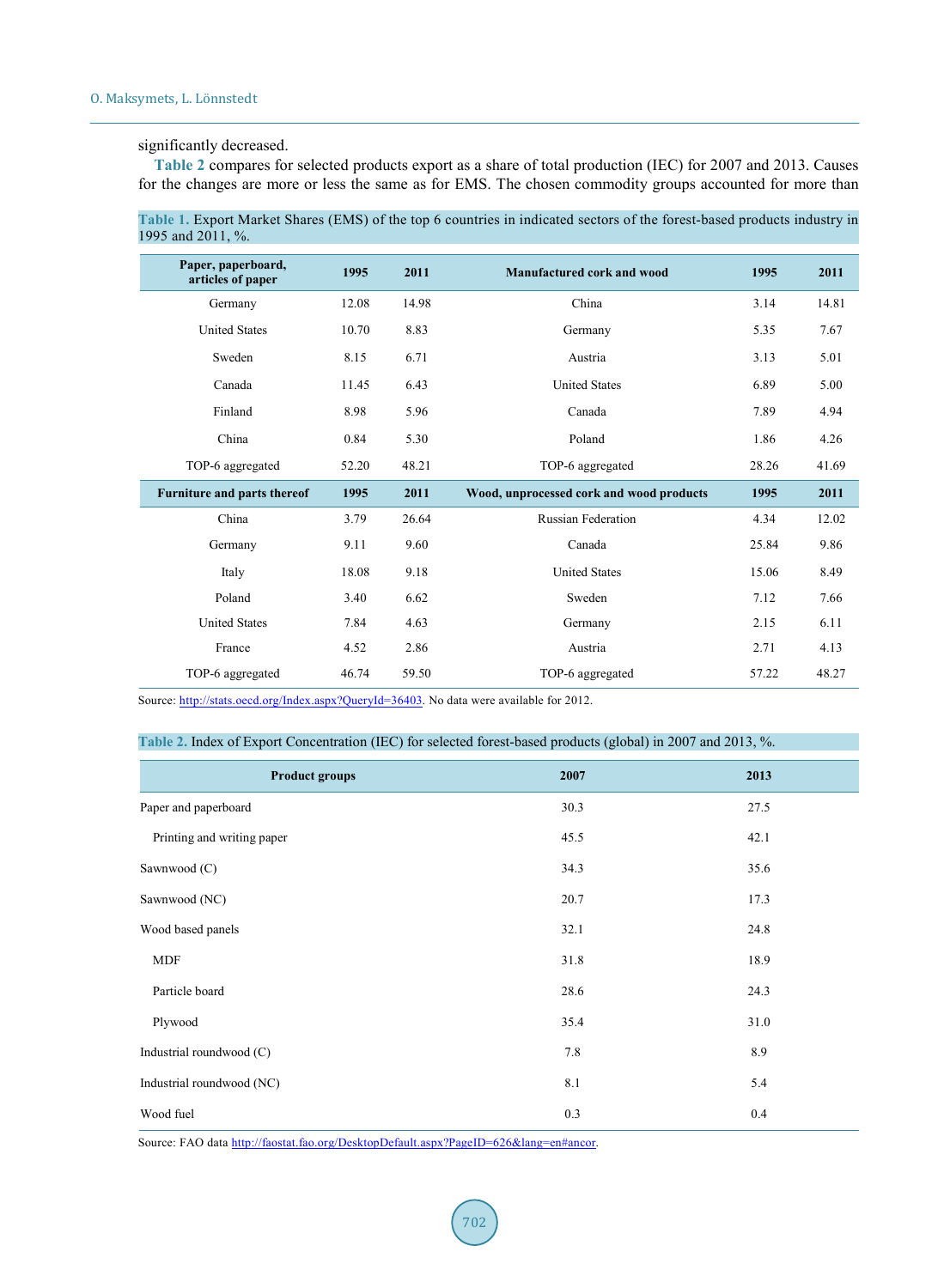three quarters of the total world trade in forest-based products in 2012 (76.2% of imports and 77.3% of exports) (wooden furniture is excluded because it is difficult to differentiate wood from other material in the data sources).

IEC values of most of the products and product groups declined during the study period, most strongly for non-coniferous sawnwood, wood based panels and non-coniferous roundwood. However, IEC values of coniferous sawnwood and wood fuel increased. The increase in the latter (albeit from a low base) can be explained by growing environmental concerns, for example a goal of the EU is to increase the contribution of renewable energy sources to total primary energy supplies to 20% by 2020 [\(European Commission, 2012\).](#page-12-0)

In addition to analyzing and comparing the trade performance of the forest product sectors in the USA, Sweden and Ukraine we have considered the Chinese sector, due to China's rapid economic development and impressive growth of its forest sector. **[Table 3](#page-6-0)** and **[Table](#page-7-0) 4** show Indices of export concentration and import dependency (IEC and IID, respectively), i.e. values of exports and imports, respectively, of specified products or product groups as percentages of their production values, in the four countries.

IEC values for all Chinese forest-based products declined between 2007 and 2013, which can be explained by higher rises in production volumes compared to export growth rates. Their IID values also decreased, showing that Chinese companies are buying more raw materials for processing. In the USA, IEC values for relatively low value-added forest products increased, but the trends for higher value-added products were more mixed. IEC values for Sweden's major export products (and IID values for printing and writing paper, and coniferous sawnwood) increased. IEC values for several Ukrainian products—including coniferous sawnwood, particle board, coniferous industrial roundwood and wood fuel—increased (however, absolute quantities of some of these products were small).

# **3.2. Trade Balance**

## 1) USA

In 2013 the US forest-based industry companies produced 74.2 million tons of paper and paperboard (2007: 83.9 million tons), 51.1 million cubic meters (CUM) of coniferous sawnwood (2007: 59.8 million CUM) and 18.2 million CUM of non-coniferous sawnwood (2007: 25.6 million CUM). The total export and import values of all US forest-based products were 27,060 million (2007: 20.9 million) and 22,907 million (2007: 27.7 million) USD, respectively (FAO data: [http://faostat.fao.org/DesktopDefault.aspx?PageID=626&lang=en#ancor\)](http://faostat.fao.org/DesktopDefault.aspx?PageID=626&lang=en%23ancor).

<span id="page-6-0"></span>**Table 3.** Indices of export concentration (IEC) for indicated forest-based products in China, Sweden, USA and Ukraine in 2007 and 2013, %.

|                            |       |            | 2007   |                          | 2013  |            |        |         |
|----------------------------|-------|------------|--------|--------------------------|-------|------------|--------|---------|
| Product group/product      | China | <b>USA</b> | Sweden | Ukraine                  | China | <b>USA</b> | Sweden | Ukraine |
| Paper and paperboard       | 7.6   | 13.1       | 92.5   | 21.1                     | 6.5   | 16.3       | 93.2   | 22.4    |
| Printing and writing paper | 13.0  | 9.8        | 88.1   | $\overline{\phantom{a}}$ | 13.5  | 15.1       | 98.2   | 0.2     |
| Sawnwood (C)               | 3.1   | 2.3        | 60.8   | 58.9                     | 1.3   | 8.5        | 73.5   | 86.2    |
| Sawnwood (NC)              | 4.5   | 10.7       | 14.9   | 57.9                     | 1.0   | 19.0       | 25.2   | 64.4    |
| Wood-based panels          | 14.9  | 5.6        | 37.3   | 24.2                     | 10.9  | 7.8        | 30.2   | 36.5    |
| <b>MDF</b>                 | 6.0   | 10.6       | 43.2   | 69.2                     | 5.5   | 18.1       | 35.2   | 48.2    |
| Particle board             | 2.2   | 2.9        | 14.7   | 18.4                     | 1.5   | 3.7        | 10.2   | 31.4    |
| Plywood                    | 24.1  | 3.6        | 88.0   | 58.7                     | 22.9  | 8.9        | 78.8   | 61.2    |
| Industrial roundwood (C)   | 0.0   | 2.9        | 5.6    | 28.4                     | 0.0   | 7.3        | 1.3    | 48.3    |
| Industrial roundwood (NC)  | 0.5   | 1.9        | 0.3    | 47.2                     | 0.1   | 2.0        | 4.5    | 21.9    |
| Wood fuel                  | 0.0   | 0.2        | 1.3    | 8.6                      | 0.0   | 0.9        | 0.3    | 10.7    |

Source: FAO dat[a http://faostat.fao.org/DesktopDefault.aspx?PageID=626&lang=en#ancor.](http://faostat.fao.org/DesktopDefault.aspx?PageID=626&lang=en%23ancor)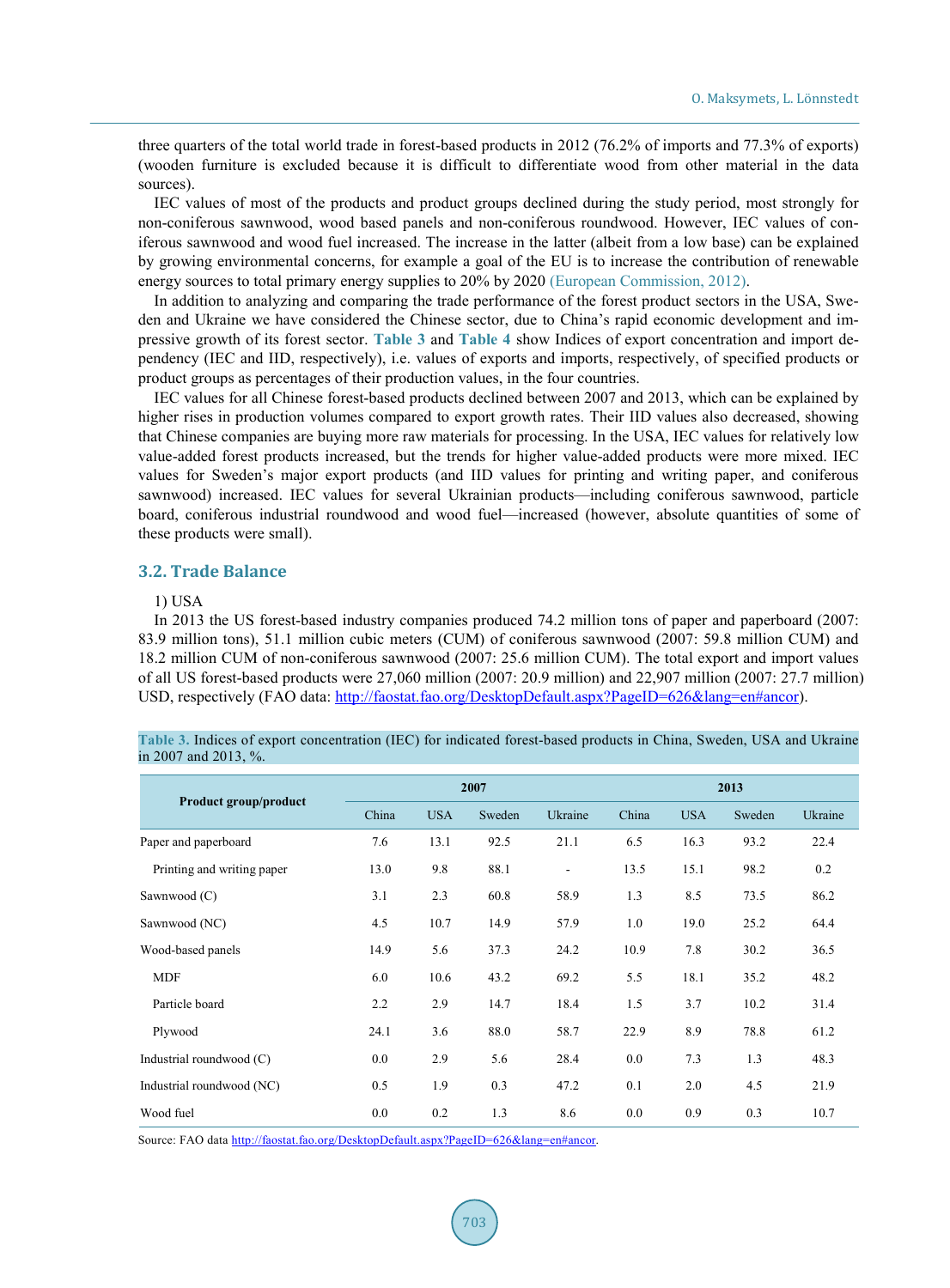**[Table 5](#page-7-1)** shows Index for state of foreign trade balance (ISB) that relates total export value to total import value for different product groups and individual products. The results show that international trade in US forest-based products was negatively affected by the financial crisis and recession. During the last four studied years the total export value exceeded total import value (ISB  $>$  1). A factor that contributed to this pattern is that commodities with relatively low value-added (industrial roundwood, sawnwood and wood fuel) have very high ISB values, and exports of industrial roundwood exceeded imports almost 22-fold (for hardwood) and almost

<span id="page-7-0"></span>**Table 4.** Indices of import dependency (IID) for selected forest-based products in China, Sweden, USA and Ukraine in 2007 and 2013, %.

|                            |       |            | 2007   |                          | 2013  |            |        |                |
|----------------------------|-------|------------|--------|--------------------------|-------|------------|--------|----------------|
| Product group/product      | China | <b>USA</b> | Sweden | Ukraine                  | China | <b>USA</b> | Sweden | Ukraine        |
| Paper and paperboard       | 7.7   | 17.0       | 55.1   | 53.2                     | 4.6   | 13.5       | 57.4   | 43.6           |
| Printing and writing paper | 10.1  | 28.4       | 60.4   | 91.7                     | 6.0   | 27.2       | 63.1   | 75.8           |
| Sawnwood (C)               | 24.1  | 34.6       | 3.5    | 1.7                      | 42.7  | 29.3       | 8.8    | 2.1            |
| Sawnwood (NC)              | 21.3  | 5.1        | 62.6   | 1.6                      | 17.4  | 5.4        | 40.2   | 1.8            |
| Wood-based panels          | 5.0   | 27.5       | 69.3   | 30.5                     | 3.0   | 24.6       | 67.5   | 36.5           |
| <b>MDF</b>                 | 2.0   | 27.6       | 54.4   | 82.0                     | 0.6   | 43.3       | 65.1   | 82.3           |
| Particle board             | 8.9   | 25.6       | 54.7   | 18.8                     | 4.6   | 23.3       | 52.5   | 21.1           |
| Plywood                    | 5.1   | 26.9       | 96.5   | 41.9                     | 4.0   | 26.5       | 93.1   | 39.2           |
| Industrial roundwood (C)   | 28.7  | 0.8        | 5.2    | 0.1                      | 33.6  | 0.4        | 7.7    | 0.1            |
| Industrial roundwood (NC)  | 31.3  | 0.1        | 48.7   | 8.6                      | 13.9  | 0.4        | 41.9   | 0.8            |
| Wood fuel                  | 0.0   | 0.2        | 1.8    | $\overline{\phantom{a}}$ | 0.01  | 0.3        | 7.8    | $\blacksquare$ |

Source: FAO dat[a http://faostat.fao.org/DesktopDefault.aspx?PageID=626&lang=en#ancor.](http://faostat.fao.org/DesktopDefault.aspx?PageID=626&lang=en%23ancor)

<span id="page-7-1"></span>**Table 5.** Indices of import dependency (IID) for selected forest-based products in China, Sweden, USA and Ukraine in 2007 and 2013, %.

|                              | Index of state of foreign trade balance |       |       |       |       |       |       |  |  |  |
|------------------------------|-----------------------------------------|-------|-------|-------|-------|-------|-------|--|--|--|
| Product group/product        | 2007                                    | 2008  | 2009  | 2010  | 2011  | 2012  | 2013  |  |  |  |
| Paper and paperboard         | 0.74                                    | 0.81  | 0.76  | 1.08  | 1.13  | 1.08  | 1.08  |  |  |  |
| Printing and writing paper   | 0.36                                    | 0.38  | 0.45  | 0.54  | 0.54  | 0.56  | 0.52  |  |  |  |
| Sawnwood (C)                 | 0.10                                    | 0.15  | 0.26  | 0.30  | 0.36  | 0.28  | 0.26  |  |  |  |
| Sawnwood (NC)                | 2.20                                    | 2.11  | 3.17  | 3.58  | 3.76  | 2.77  | 3.85  |  |  |  |
| Wood-based panels            | 0.23                                    | 0.31  | 0.35  | 0.30  | 0.31  | 0.26  | 0.26  |  |  |  |
| <b>MDF</b>                   | 0.22                                    | 0.28  | 0.56  | 0.27  | 0.28  | 0.27  | 0.18  |  |  |  |
| Particle board               | 0.15                                    | 0.28  | 0.20  | 0.19  | 0.23  | 0.17  | 0.14  |  |  |  |
| Plywood                      | 0.09                                    | 0.14  | 0.16  | 0.14  | 0.15  | 0.13  | 0.21  |  |  |  |
| Industrial roundwood (C)     | 4.76                                    | 10.48 | 17.97 | 26.07 | 38.16 | 21.93 | 40.85 |  |  |  |
| Industrial roundwood (NC)    | 26.34                                   | 27.54 | 17.35 | 28.34 | 26.67 | 20.56 | 21.66 |  |  |  |
| Wood fuel                    | 0.78                                    | 1.39  | 1.68  | 2.64  | 4.39  | 3.43  | 2.21  |  |  |  |
| <b>Forest-based products</b> | 0.75                                    | 0.92  | 1.02  | 1.21  | 1.33  | 1.21  | 1.18  |  |  |  |

Source: FAO dat[a http://faostat.fao.org/DesktopDefault.aspx?PageID=626&lang=en#ancor.](http://faostat.fao.org/DesktopDefault.aspx?PageID=626&lang=en%23ancor)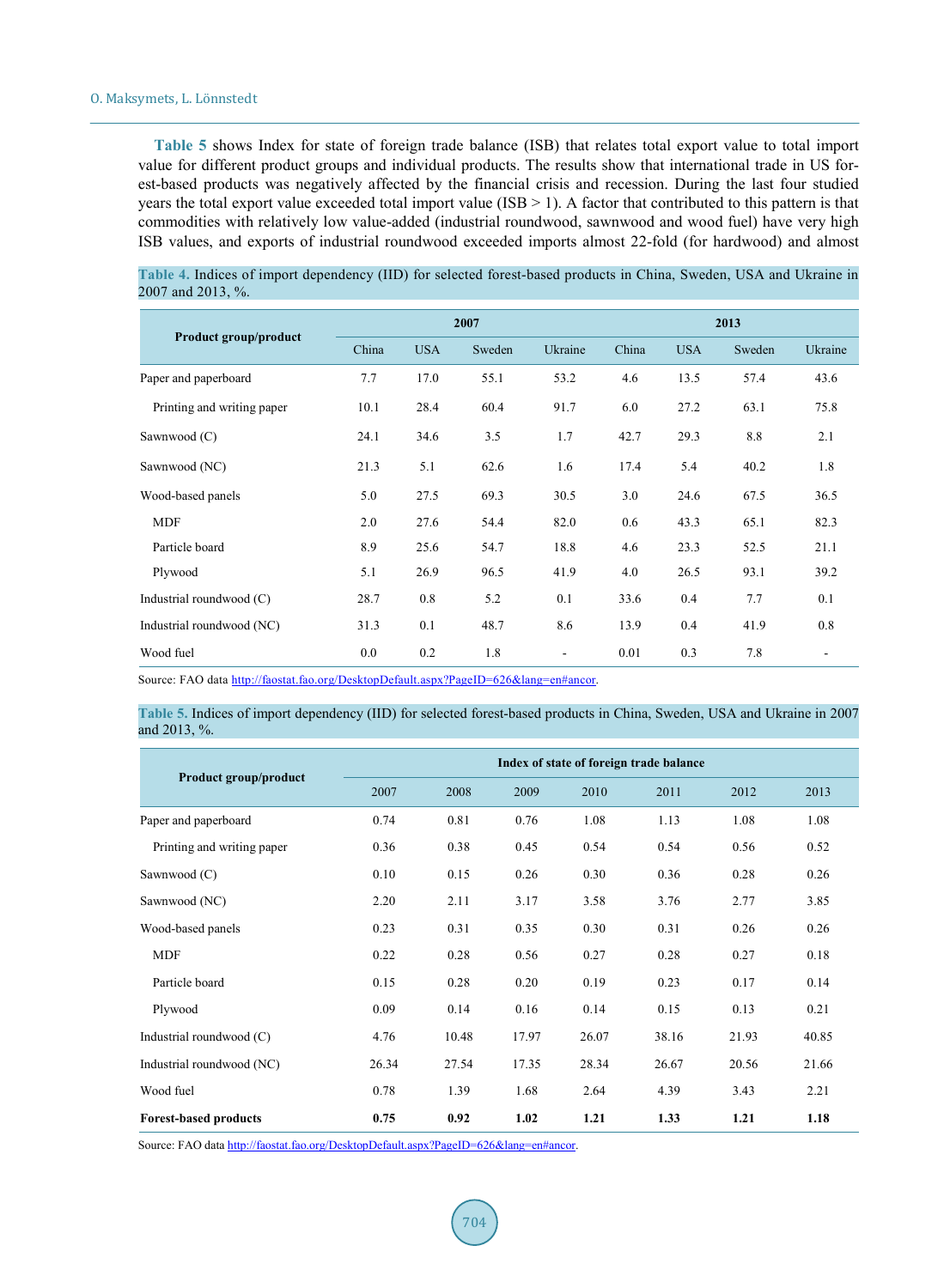41-fold (for softwood) in 2013. Exports of hardwood lumber were also almost four times higher than imports. During most of the studied period the value of wood fuel exports was larger than the import value. The ISB for paper and paperboard was also >1, because of a significant decline in imports. Thus the industry has become more oriented towards lower value-added wood products, which is not typical for a developed economy with high access to technology, resources, qualified labor and innovative strategic opportunities.

#### 2) Sweden

Sweden is a small country and has only about 1% of the world's productive forest area. However, the country is a significant exporter of forest-based products.

In 2013 Sweden produced 10.8 million tons of paper and paperboard, 15.8 million CUM of coniferous sawnwood and 0.1 million CUM of non-coniferous sawnwood. The total export and import values for all forest-based products were 16,048 million USD and 2 804 million USD (FAO data:

[http://faostat.fao.org/DesktopDefault.aspx?PageID=626&lang=en#ancor\)](http://faostat.fao.org/DesktopDefault.aspx?PageID=626&lang=en%23ancor).

The ISB values presented in **[Table 6](#page-8-0)** show that the total export value exceeded the total import value by a factor of more than five during the study period, confirming Sweden's strength as an exporter. The highest factors were for coniferous sawnwood (29 - 37 from 2007 to 2012, falling to 22 in 2013), paper and paperboard (about 9.2 - 11.7), and printing and writing paper (6.3 to 9.4). The ISB for MDF varied from 0.9 to 2.0, while values for all other products were much lower. Interestingly, the ISB for wood fuel exceeded 1 in 2007 and 2008, but with the domestic focus on achieving the EU's "20-20-20" target [\(European Commission, 2012\),](#page-12-0) it subsequently fell well below 1. One reason for this is the decrease in consumption in both domestic and foreign markets. The value of major export commodities, such as paper and paperboard increased by just 0.2% p.a., while the value of coniferous sawnwood decreased by 2.4% p.a. during the study, falling most strongly in 2008, 2009 and 2012. The value of wood-based panel exports also substantially decreased during the studied period. Average export and import prices of Swedish products were higher than global averages, which can be partly explained by the **s**trong Swedish Krona (SEK).

#### 3) Ukraine

In 2013 Ukraine produced 1.1 million tons of paper and paperboard, 1.3 million CUM of coniferous sawnwood and 0.5 million CUM of non-coniferous sawnwood. The total export and import values for all forest-based products were 1327 million and 1174 million USD, respectively (FAO data:

[http://faostat.fao.org/DesktopDefault.aspx?PageID=626&lang=en#ancor\)](http://faostat.fao.org/DesktopDefault.aspx?PageID=626&lang=en%23ancor). Thus, compared with the US and Sweden the Ukrainian forest sector is small in both physical and value terms.

The ISB values show that exports of low value-added forest-based products very strongly exceed imports (**[Table 7](#page-9-0)**). However, it should be remembered that the absolute quantities were small, and the pattern was due to low imports and high exports of raw materials. This is a threat as high quality roundwood and sawnwood are exported while low quality wood is left for domestic manufacturers. However, export values of wood-based panels have increased, following recent foreign investments in manufacturing facilities.

| <b>Product group/product</b> |       | Index of state of foreign trade balance |       |       |       |       |       |  |  |  |  |
|------------------------------|-------|-----------------------------------------|-------|-------|-------|-------|-------|--|--|--|--|
|                              | 2007  | 2008                                    | 2009  | 2010  | 2011  | 2012  | 2013  |  |  |  |  |
| Paper and paperboard         | 9.25  | 9.98                                    | 10.60 | 10.83 | 11.68 | 10.80 | 11.42 |  |  |  |  |
| Printing and writing paper   | 6.30  | 7.23                                    | 7.71  | 9.46  | 9.31  | 9.07  | 9.39  |  |  |  |  |
| Sawnwood (C)                 | 35.81 | 35.29                                   | 36.83 | 28.97 | 30.08 | 29.41 | 21.98 |  |  |  |  |
| Sawnwood (NC)                | 0.07  | 0.15                                    | 0.18  | 0.18  | 0.35  | 0.48  | 0.39  |  |  |  |  |
| Wood-based panels            | 0.50  | 0.53                                    | 0.53  | 0.42  | 0.36  | 0.37  | 0.37  |  |  |  |  |
| <b>MDF</b>                   | 2.02  | 1.92                                    | 1.65  | 1.32  | 1.23  | 1.19  | 0.90  |  |  |  |  |
| Particle board               | 0.21  | 0.25                                    | 0.24  | 0.17  | 0.11  | 0.14  | 0.15  |  |  |  |  |

#### <span id="page-8-0"></span>**Table 6.** Index for foreign trade Balance (ISB) for Swedish forest-based products during 2007-2013.

Source: FAO dat[a http://faostat.fao.org/DesktopDefault.aspx?PageID=626&lang=en#ancor.](http://faostat.fao.org/DesktopDefault.aspx?PageID=626&lang=en%23ancor)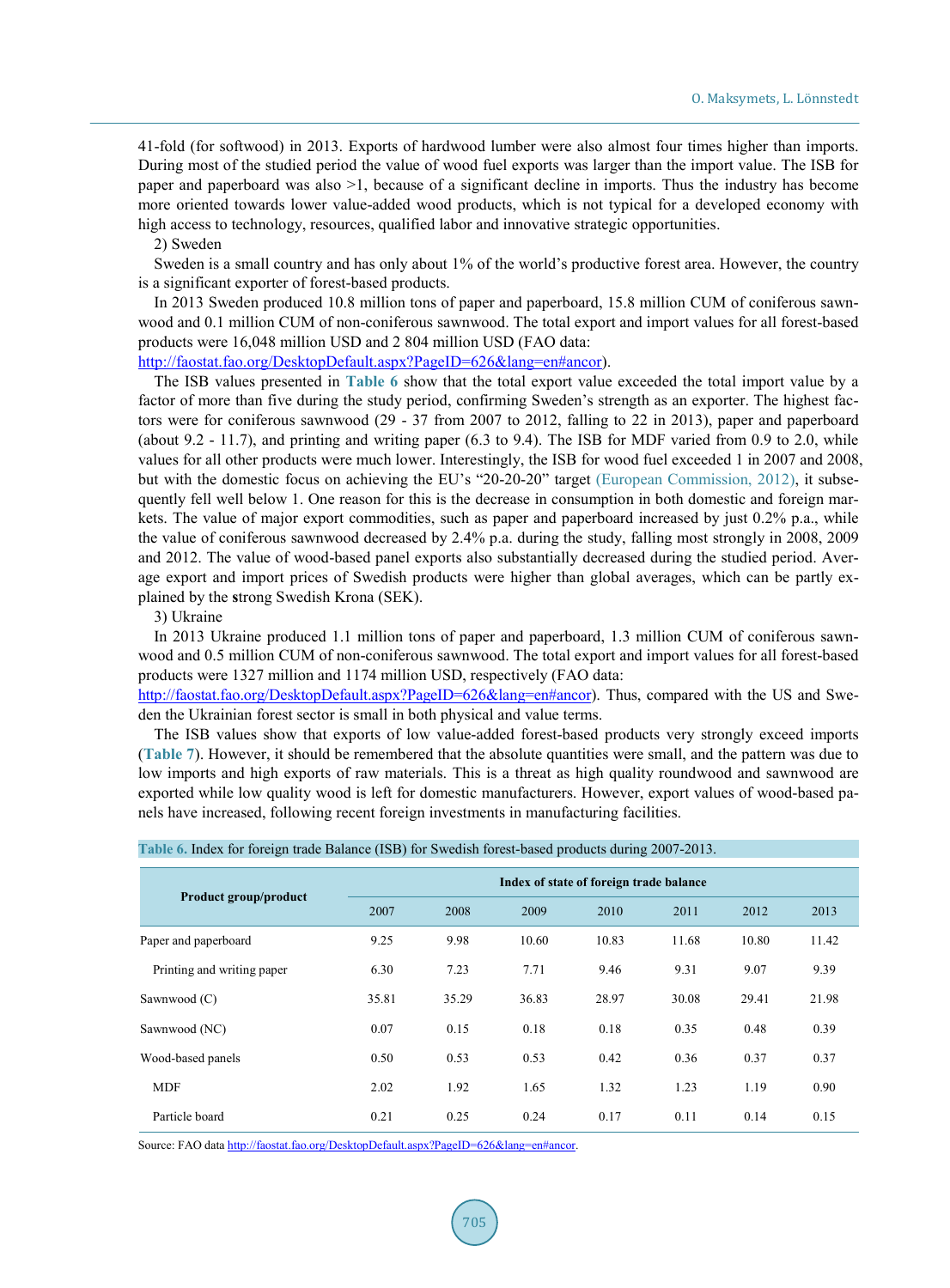# **3.3. Price Changes**

### 1) USA

**[Table 8](#page-9-1)** shows the relationship between changes in export and import prices for the considered products and product groups, which show no clear general pattern. For most products the proportional price changes varied during the study period.

2) Sweden

As shown in **[Table 9](#page-10-0)**, ITC values for Swedish paper and paperboard, and wood fuel, were >1 during the study period, meaning that export prices rose more than import prices. However, for the other products there is no clear general pattern, the ITC values were sometimes  $> 1$  and sometimes  $< 1$ .

The presented results indicate that exports of sawnwood and printing and writing exports, which are important commodities for the Swedish forest sector, declined during the study period.

<span id="page-9-0"></span>**Table 7.** Index for foreign trade Balance (ISB) for Swedish forest-based products during 2007-2013.

|                              | Index of state of foreign trade balance |       |       |         |         |        |        |  |  |  |
|------------------------------|-----------------------------------------|-------|-------|---------|---------|--------|--------|--|--|--|
| <b>Product group/product</b> | 2007                                    | 2008  | 2009  | 2010    | 2011    | 2012   | 2013   |  |  |  |
| Paper and paperboard         | 0.36                                    | 0.36  | 0.36  | 0.34    | 0.37    | 0.15   | 0.46   |  |  |  |
| Sawnwood (C)                 | 117.7                                   | 117.7 | 117.7 | 174.8   | 45.83   | 86.87  | 123.36 |  |  |  |
| Sawnwood (NC)                | 63.88                                   | 46.16 | 31.69 | 33.63   | 59.40   | 51.89  | 70.26  |  |  |  |
| Wood-based panels            | 1.08                                    | 1.08  | 1.23  | 1.21    | 1.07    | 1.18   | 1.02   |  |  |  |
| <b>MDF</b>                   | 0.05                                    | 0.06  | 0.31  | 0.35    | 0.22    | 0.28   | 0.31   |  |  |  |
| Particle board               | 0.90                                    | 0.90  | 0.90  | 0.99    | 1.13    | 1.38   | 1.09   |  |  |  |
| Plywood                      | 2.16                                    | 2.16  | 3.53  | 2.76    | 2.04    | 1.93   | 1.76   |  |  |  |
| Industrial roundwood (C)     | 169.5                                   | 169.5 | 169.5 | 1646.63 | 8733.19 | 587.11 | 2365.4 |  |  |  |
| Industrial roundwood (NC)    | 5.72                                    | 5.72  | 5.72  | 22.80   | 18.61   | 33.55  | 21.21  |  |  |  |
| Forest-based products        | 0.93                                    | 0.93  | 0.90  | 0.86    | 0.93    | 1.02   | 1.13   |  |  |  |

Source: FAO dat[a http://faostat.fao.org/DesktopDefault.aspx?PageID=626&lang=en#ancor.](http://faostat.fao.org/DesktopDefault.aspx?PageID=626&lang=en%23ancor)

## <span id="page-9-1"></span>**Table 8.** Index of Trade Conditions (ITC) for US forest-based products, 2007-2013.

|                              | <b>Index of trade conditions</b> |           |           |           |           |           |  |  |  |
|------------------------------|----------------------------------|-----------|-----------|-----------|-----------|-----------|--|--|--|
| <b>Product group/product</b> | 2008/2007                        | 2009/2008 | 2010/2009 | 2011/2010 | 2012/2011 | 2013/2012 |  |  |  |
| Paper and paperboard         | 0.929                            | 0.805     | 1.224     | 0.831     | 1.074     | 1.060     |  |  |  |
| Printing and writing paper   | 0.941                            | 0.976     | 1.047     | 0.979     | 0.905     | 0.993     |  |  |  |
| Sawnwood (C)                 | 1.020                            | 1.039     | 0.857     | 0.979     | 0.888     | 0.686     |  |  |  |
| Sawnwood (NC)                | 0.821                            | 1.100     | 1.150     | 1.083     | 0.709     | 1.191     |  |  |  |
| Wood-based panels            | 0.774                            | 1.213     | 0.910     | 1.036     | 0.810     | 0.951     |  |  |  |
| <b>MDF</b>                   | 0.722                            | 2.435     | 0.684     | 0.983     | 0.451     | 1.611     |  |  |  |
| Particle board               | 0.853                            | 1.105     | 0.987     | 1.107     | 0.968     | 0.627     |  |  |  |
| Plywood                      | 0.933                            | 1.110     | 1.044     | 1.105     | 0.925     | 0.784     |  |  |  |
| Industrial roundwood (C)     | 1.216                            | 2.883     | 0.419     | 1.024     | 1.100     | 0.839     |  |  |  |
| Industrial roundwood (NC)    | 1.712                            | 0.425     | 2.874     | 1.015     | 1.318     | 0.934     |  |  |  |
| Wood fuel                    | 1.025                            | 0.973     | 1.126     | 0.953     | 1.000     | 0.864     |  |  |  |

Source: FAO dat[a http://faostat.fao.org/DesktopDefault.aspx?PageID=626&lang=en#ancor.](http://faostat.fao.org/DesktopDefault.aspx?PageID=626&lang=en%23ancor)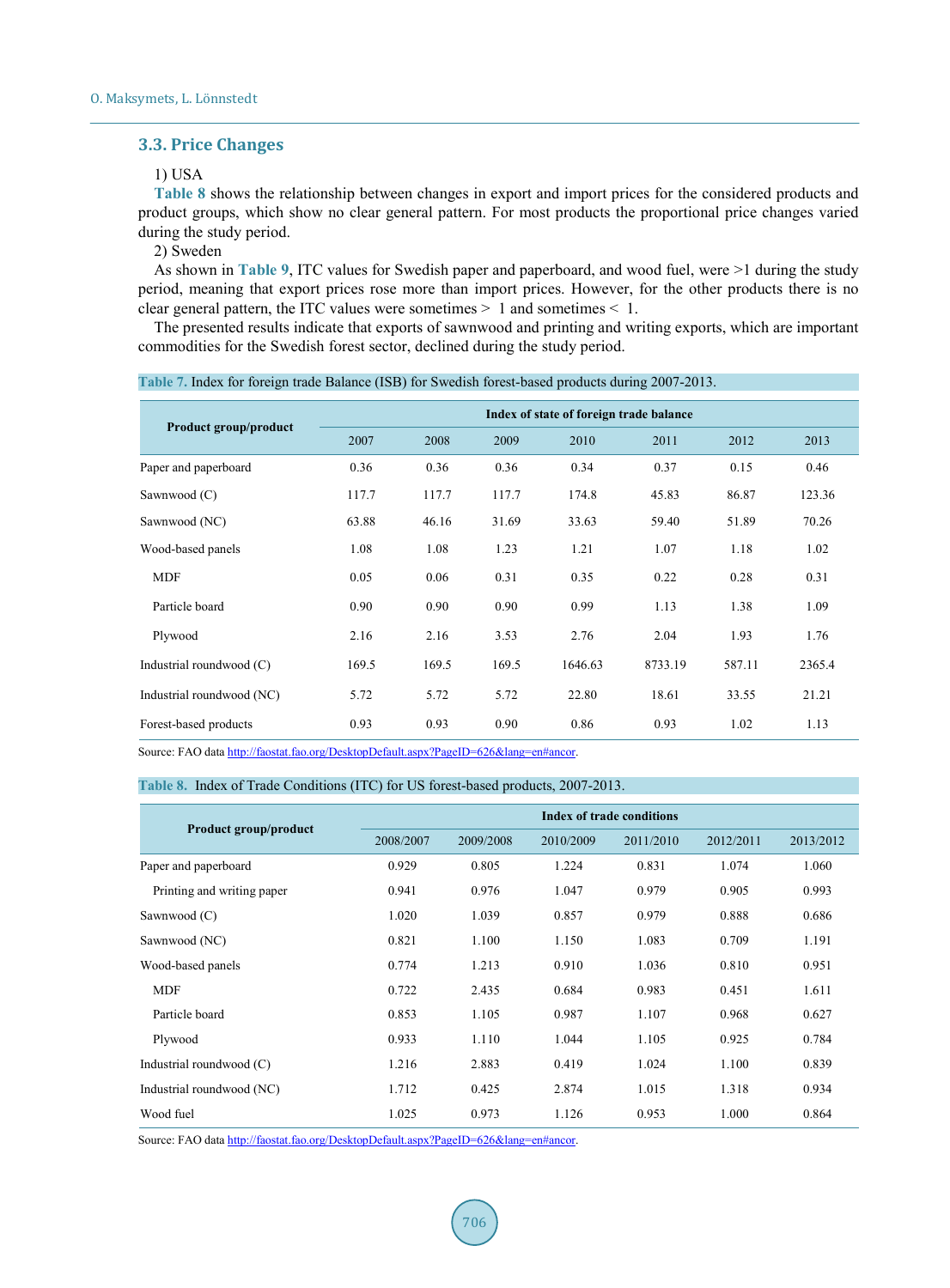## 3) Ukraine

The ITC values show that exports of low value-added forest-based products very strongly exceed imports (**[Table 10](#page-10-1)**). Generally average export prices were lower than the import prices, partly reflecting Ukraine's pool of skilled and relatively cheap labor, but the business climate in the country is not regarded as favorable for investment, largely due to the negative image of the country's stability. However, export values of wood-based panels have increased, following recent foreign investments in manufacturing facilities. A conclusion is that Ukraine's forest sector has potential to expand, but this may be hindered by external constraints.

# **4. Conclusion**

This article focuses on exports and imports of three selected countries. Forest-based products illustrate recent shifts in consumption, production and international trade. The results show that both the US and Swedish forestbased industries have faced challenges in both their domestic and foreign markets, while Ukraine maintains exports, largely of low value-added products, at a roughly constant level (although particle-board production increases). In contrast, China maintained production volumes of low value-added forest-based products, and substantially increased exports of high-value added products.

# <span id="page-10-0"></span>**Table 9.** Index of trade conditions (ITC) for Swedish forest-based products during 2007-2013.

|                            | <b>Index of trade conditions</b> |           |           |           |           |           |  |  |  |
|----------------------------|----------------------------------|-----------|-----------|-----------|-----------|-----------|--|--|--|
| Product group/product      | 2008/2007                        | 2009/2008 | 2010/2009 | 2011/2010 | 2012/2011 | 2013/2012 |  |  |  |
| Paper and paperboard       | 1.014                            | 1.001     | 1.050     | 0.975     | 1.001     | 1.046     |  |  |  |
| Printing and writing paper | 1.091                            | 0.981     | 1.027     | 0.922     | 0.981     | 0.964     |  |  |  |
| Sawnwood (C)               | 0.951                            | 1.145     | 0.993     | 0.960     | 1.145     | 0.872     |  |  |  |
| Sawnwood (NC)              | 1.077                            | 0.670     | 1.984     | 0.963     | 0.670     | 0.349     |  |  |  |
| Wood-based panels          | 0.924                            | 1.003     | 1.185     | 0.973     | 1.003     | 0.923     |  |  |  |
| <b>MDF</b>                 | 0.569                            | 1.046     | 1.547     | 0.892     | 1.046     | 0.914     |  |  |  |
| Particle board             | 1.083                            | 0.947     | 1.140     | 0.937     | 0.947     | 0.983     |  |  |  |
| Plywood                    | 1.042                            | 1.200     | 0.840     | 0.892     | 1.200     | 0.985     |  |  |  |
| Industrial roundwood (C)   | 1.137                            | 1.146     | 1.011     | 0.963     | 1.011     | 0.942     |  |  |  |
| Industrial roundwood (NC)  | 0.764                            | 1.420     | 0.445     | 1.487     | 1.927     | 1.151     |  |  |  |
| Wood fuel                  | 1.070                            | 1.950     | 1.410     | 0.691     | 1.042     | 1.119     |  |  |  |

Source: FAO dat[a http://faostat.fao.org/DesktopDefault.aspx?PageID=626&lang=en#ancor.](http://faostat.fao.org/DesktopDefault.aspx?PageID=626&lang=en%23ancor)

#### <span id="page-10-1"></span>**Table 10.** Index of Trade Conditions (ITC) for Swedish forest-based products during 2007-2013.

|                              | Index of trade conditions |           |           |           |           |           |  |  |  |
|------------------------------|---------------------------|-----------|-----------|-----------|-----------|-----------|--|--|--|
| <b>Product group/product</b> | 2008/2007                 | 2009/2008 | 2010/2009 | 2011/2010 | 2012/2011 | 2013/2012 |  |  |  |
| Paper and paperboard         | 1.088                     | 0.984     | 0.865     | 0.874     | 0.984     | 1.986     |  |  |  |
| Sawnwood (C)                 | 0.971                     | 1.055     | 0.728     | 1.050     | 1.055     | 0.930     |  |  |  |
| Sawnwood (NC)                | 1.251                     | 0.661     | 0.647     | 0.837     | 0.661     | 0.880     |  |  |  |
| Wood-based panels            | 1.021                     | 0.824     | 0.828     | 0.914     | 0.824     | 1.078     |  |  |  |
| <b>MDF</b>                   | 1.195                     | 7.243     | 0.690     | 0.135     | 0.765     | 1.067     |  |  |  |
| Particle board               | 0.959                     | 0.921     | 0.897     | 1.082     | 1.169     | 0.961     |  |  |  |
| Plywood                      | 1.106                     | 0.610     | 0.938     | 0.964     | 0.987     | 0.688     |  |  |  |
| Industrial roundwood (C)     | 0.885                     | 0.879     | 1.272     | 3.154     | 0.879     | 1.391     |  |  |  |
| Industrial roundwood (NC)    | 1.090                     | 1.173     | 0.673     | 0.996     | 1.173     | 1.096     |  |  |  |

Source: FAO dat[a http://faostat.fao.org/DesktopDefault.aspx?PageID=626&lang=en#ancor.](http://faostat.fao.org/DesktopDefault.aspx?PageID=626&lang=en%23ancor)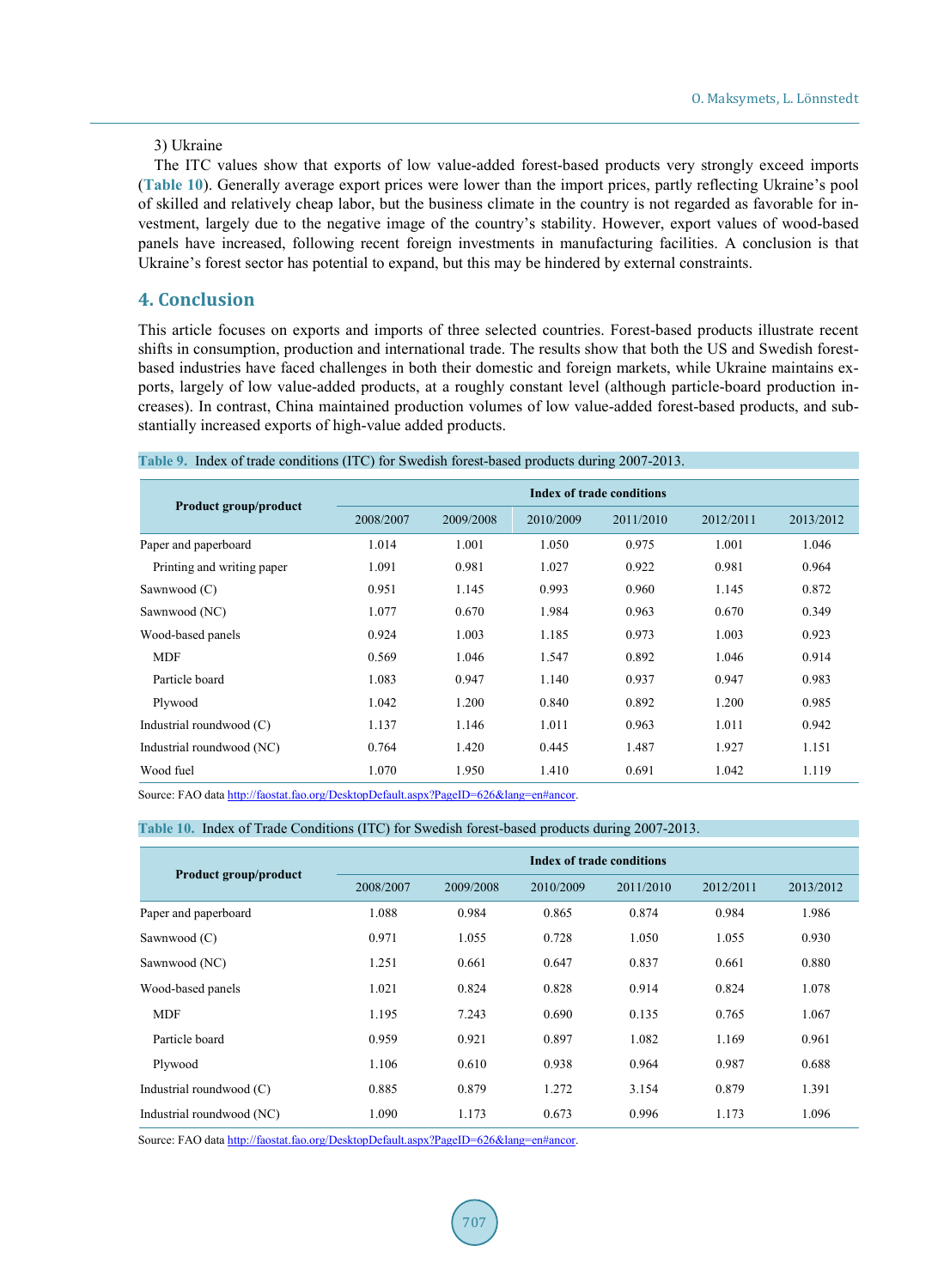Our results confirm that the methodological approaches used, based on the theoretical background outlined in Introduction, are valuable tools for analyzing international trade in forest-based products. The results also show that deep analysis is needed for evaluation of forest products industries' international competitiveness.

The findings show that the relative importance of producers, consumers and suppliers of various forest-based products is changing as new markets emerge and locations of production facilities shift (e.g. to China, Chile and Brazil). These changes are already influencing traditionally major forestry countries, such as the USA, Canada and Sweden.

We analyzed the international trade in the selected countries' forest products, assuming that this would partly reflect its competitiveness (in addition to relations between domestic production and consumption). Due to the changes in consumption for some traditional forest products, such as newsprint and printing and writing paper, together with investments in emerging economies such as China and Brazil, we foresee needs for the USA, Canada and Sweden to change the structure of their forest industries.

The results indicate changes in the supply and demand curves. However, based on this study a conclusion about impacts on terms of trade and welfare cannot be drawn. The theory says that, other things equal, a rise in country's terms of trade increases its welfare. Conversely, a decline in a country's terms of trade will leave the country worse off. Growth of the forest sector, i.e. biased growth, leads, other things equal, to an increase in the world relative supply of the goods toward which the growth is based. This shift in the world relative supply curve in turn leads to a change in the growing country's terms of trade, which can go in either direction. If the growing country's terms of trade worsen, this decline offsets some of the favorable effects of growth at home but benefits the rest of the world. The direction of the terms of trade effects depends on the nature of the growth. Growth that is export-biased (growth that expands the ability of an economy to produce the goods it was initially exporting more than it expands the ability to produce goods that compete with imports) worsens the terms of trade. Conversely, growth that is import-biased, disproportionately increasing the ability to produce import-competing goods, improves a country's terms of trade. It is possible for import-biased growth abroad to hurt a country.

The focus for this article was not trade barriers or subsidies. In practice, most countries spend a much higher share of their income on domestically produced goods than foreigners do. This is not necessarily due to differences in taste but rather to trade, natural and artificial barriers, which cause many goods to be nontraded. If nontraded goods compete with exports for resources, transfers will usually raise the recipient's terms of trade. The evidence suggests that this, in fact, is the case. Import tariffs and export subsidies affect both relative supply and demand. A tariff raises relative supply of a country's import good while lowering relative demand. A tariff unambiguously improves the country's terms of trade at the rest of the world's expense. An export subsidy has the reverse effect, increasing the relative supply and reducing the relative demand for the country's export goods, and thus worsening the terms of trade. The terms of trade effects of an export subsidy hurt the subsidizing country and benefit the rest of the world, while those of a tariff do the reverse. This suggests that export subsidies do not make sense for a national point of view and that foreign export subsidies should be welcomed rather than countered. Both tariffs and subsidies, however, have strong effects on the distribution of income within countries, and these effects often weigh more heavily on policy than the terms of trade concerns.

The study could be criticized for the choice of study period. 2007 and 2008 were peak years for the sector that were followed by a period of slow or even decreasing economic development that influenced demand and consumption, not least in western countries. A relevant question to consider is how long the observed tendencies will last. We have examined values that reflect combinations of quantities and prices; thus (for instance) reductions in production or traded quantities may be masked by rises in prices. Changes in exchange rates will also have influenced the results, especially for Sweden and Ukraine. These changes lie outside the control of the forest sector. In addition, use of ratios is problematic as they provide no indications of the direction and scale of changes in the numerators and denominators. It can also be that the quality of the FAO-data is poor for Ukraine and Chine, at least during the first studied years. Nevertheless, the findings of such analyses are potentially valuable for academics and both governmental and organizational decision-makers, particularly when multiple measures corroborate detected trends. Sweden needs to change the structure of their forest industries; development and investment in innovative new products and technologies will also be needed. Such developments are underway [\(Maksymets, 2012\),](#page-12-0) but their large-scale introduction will take time. For Ukraine a positive shift is observed in the manufacture of wood-based panels, but further progress and investments in environmentallyfriendly technology are needed.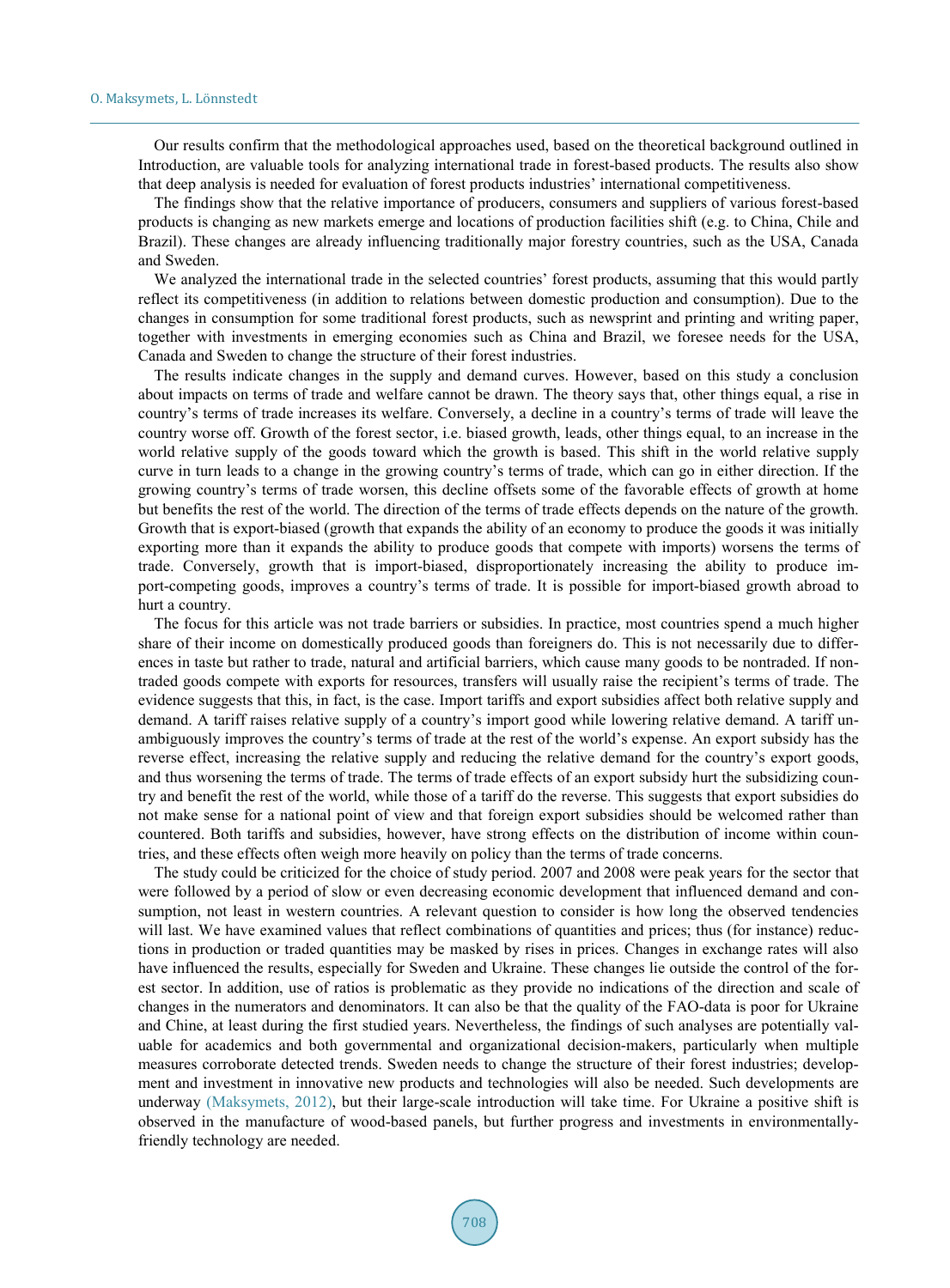In this research we did not attempt to estimate the influence of specific factors on trade in forest-based products, because their interactions were highly complex and it was difficult to weigh their importance. Thus, this article can be seen as a first step towards a deeper analysis of factors influencing competitiveness. We have also intentionally restricted the analysis to the sectoral level, but future research should include company-level studies (which must identify and consider key explanatory variables for understanding the complex system of factors that influence successful development of a company's international competitiveness). Future research will focus on detailed analysis of the forest products industry's competitiveness and comparative advantages in selected countries, thereby extending policy prescriptions for improving international competitiveness.

# **Acknowledgements**

This research was conducted during a scholarship period at the Swedish University of Agricultural Sciences (SLU), with support of a grant from the Swedish Institute. Financial support has also been given from The Swedish Foundation for International Cooperation in Research and Higher Education. We also thank Sees-editing for checking the language and three anonymous referees for very constructive and helpful comments.

## **References**

- <span id="page-12-0"></span>Alvarez, M. (2007). *The State of America's Forests. Abundant Forests Alliance*. Bethesda, MD: Society of American Foresters.
- Brown, C., & Ortiz, G. (2001). The Forest Processing Investment Environment. A Report Prepared for the Ministry of Agriculture and Forestry by Forest Research. Technical Paper No. 01/05.
- Cadot, O. ( 2013). A Guide to Trade Data Analysis. In O. Cadot, J.-F. Arvis, T. Farole, J. Gourdon, A. Grover, J. G. Reis, Y. Strachan, & S. Wagle (Eds.), *World Bank's International Trade Department* (22 p)*.* Washington DC: The World Bank.
- Eastin, I., Cao, J., Ganguly, I., & Seol, M. (2012). China's Impact on Global Forest-Based Products Trade—Viewpoint from Abroad. *Proceedings of the 55th International Convention of Society of Wood Science and Technology*, 27-31 August 2012, Beijing, 16 p.

European Commission (2012). Environment Action Programme. [http://ec.europa.eu/clima/news/articles/news\\_2012112901\\_en.htm](http://ec.europa.eu/clima/news/articles/news_2012112901_en.htm)

Fabris, N. (2010). Montenegrin Foreign Trade Statistics Analysis Using General and Special Trade Systems Data on International Trade Are an Important Indicator of the Economic Openness and Development of a Country. In N. Fabris, B. Kilibarda, & M. Radunović (Eds.), *Working Papers* (p. 18), Podgorica: Central Bank of Montenegro.

Fagerberg, J., & Srholec, M. (2004). Structural Changes in International Trade. *Revue économique, 6,* 1071-1097.

- Fetscherin, M., Alon, I., Johnson, J. P., & Pillania, R. K. (2012). Export Competitiveness Patterns in Indian Industries. Competitiveness Review: An International Business Journal Incorporating. *Journal of Global Competitiveness, 22,* 188- 206.
- Heckscher, E. F., & Ohlin, B. G. (1991). *Heckscher-Ohlin Trade Theory*. Cambridge, MA: The MIT Press.
- Jonsson, R., Egnell, G., & Baudin, A. (2011). *Swedish Forest Sector Outlook Study*. Geneva Timber and Forest Discussion Paper 58, Geneva: United Nations Economic Commission for Europe, Rome: Food and Agriculture Organization of the United Nations.
- Kovalčík, M. (2011). Profitability and Competitiveness of Forestry in European Countries. *Journal of Forest Science, 57,* 369-376.
- Li, N., & Toppinen, A. (2011). Corporate Responsibility and Sustainable Competitive Advantage in the Forest-Based Industry: Complementary or Conflicting Goals? *Forest Policy and Economics, 13,* 113-123.
- Maksymets, O. (2011). The Evaluation of Competitive Advantage of Ukraine in Forest-Based Products International Trade during Modern Economic Crisis. International Trade: Economics, Finance, Law. *Scientific Journal, 4-5*. (In Ukrainian)
- Maksymets, O. (2012). The Study of the Changes in Ukraine's Foreign Trade Geography for Wood Forest-Based Products under the Influence of Economic Crisis and Environmental Initiatives. *Scientific Almanac of National Forestry University of Ukraine, 22,* 125-136. (In Ukrainian)
- Milana, C. (1988). Constant-Market Shares Analysis and Index Number. *European Journal of Political Economy, 4,* 453-478. [http://dx.doi.org/10.1016/0176-2680\(88\)90011-0](http://dx.doi.org/10.1016/0176-2680(88)90011-0)
- Mimouni, M., Fontagné, L., von Kirchbach, F., Conte, K., Freudenberg, M., & Pasteels, J.-M. (2007). *The Trade Performance Index*. Geneva: Market Analysis Section International Trade Center (ITC).